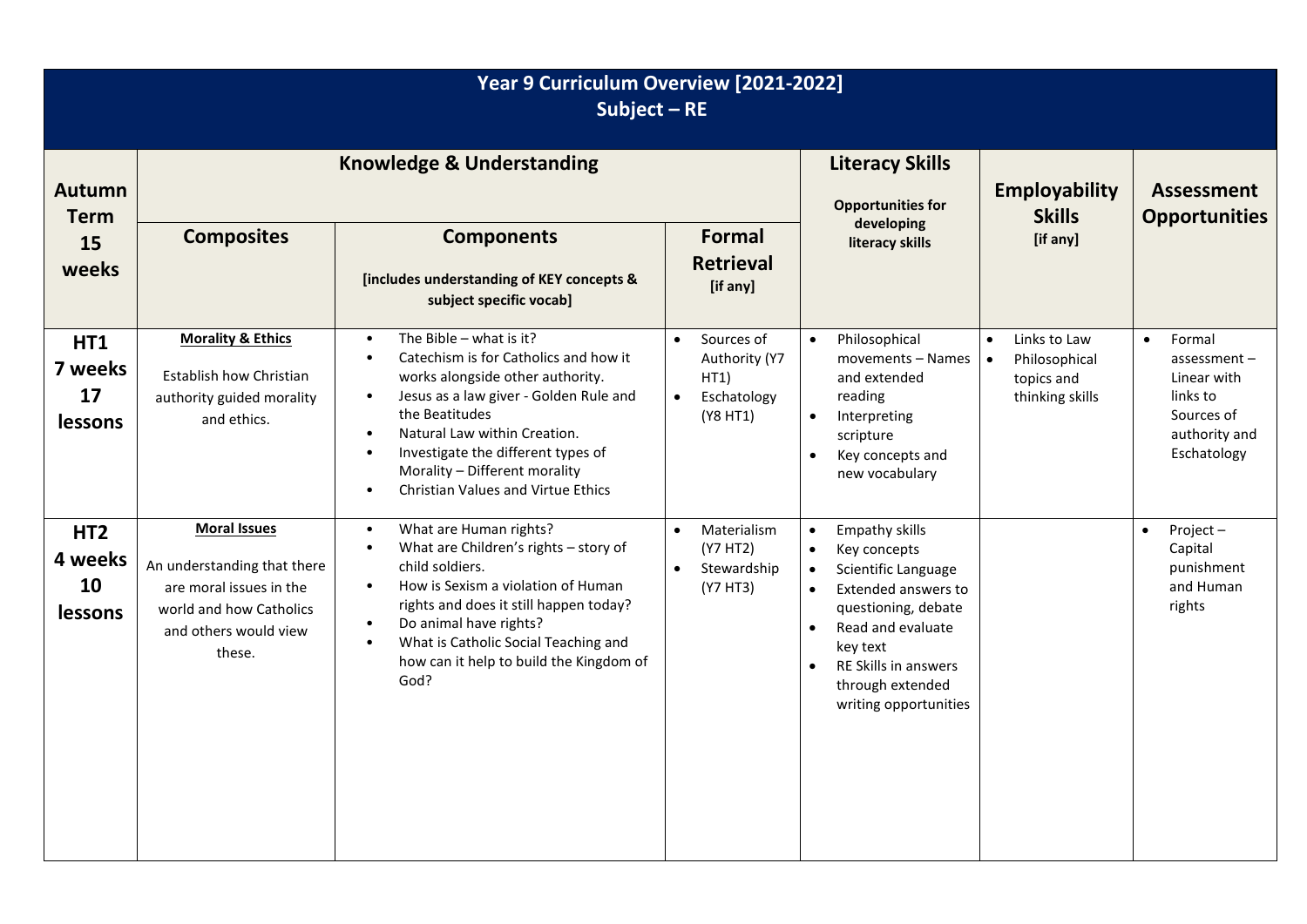## **Year 9 Curriculum Overview [2021-2022] Subject – RE**

| <b>Spring</b><br><b>Term</b>           | <b>Knowledge &amp; Understanding</b>                                                                                |                                                                                                                                                                                                                                                                                                                                                                                                                                                                                                                                   |                                                                                                                                                          | <b>Literacy Skills</b><br><b>Opportunities for</b>                                                                                                                     | <b>Employability</b><br><b>Skills</b> | <b>Assessment</b><br><b>Opportunities</b>  |
|----------------------------------------|---------------------------------------------------------------------------------------------------------------------|-----------------------------------------------------------------------------------------------------------------------------------------------------------------------------------------------------------------------------------------------------------------------------------------------------------------------------------------------------------------------------------------------------------------------------------------------------------------------------------------------------------------------------------|----------------------------------------------------------------------------------------------------------------------------------------------------------|------------------------------------------------------------------------------------------------------------------------------------------------------------------------|---------------------------------------|--------------------------------------------|
| 12<br><b>Weeks</b>                     | <b>Composites</b>                                                                                                   | <b>Components</b><br>[includes understanding of KEY concepts &<br>subject specific vocab]                                                                                                                                                                                                                                                                                                                                                                                                                                         | <b>Formal</b><br><b>Retrieval</b><br>[if any]                                                                                                            | developing<br>literacy skills                                                                                                                                          | [if any]                              |                                            |
| HT <sub>3</sub><br>6<br><b>Weeks</b>   | <b>Sanctity of life</b><br>A clear understanding of the<br>Catholic view on family life<br>and the sanctity of life | What is the Sanctity of life?<br>$\bullet$<br>Sex outside of Marriage and<br>$\bullet$<br>Contraception<br>What's the difference between a<br>$\bullet$<br>wedding and Marriage? - the legal<br>status of marriage<br>Churches attitude towards<br>$\bullet$<br>homosexuals<br>Holy Orders, Priests and marriage<br>$\bullet$<br>Women Priests within Christianity<br>$\bullet$<br>How does the Church help with the<br>$\bullet$<br>upbringing of children?<br>Sanctity of life and the elderly in our<br>$\bullet$<br>community | Moral<br>$\bullet$<br>Guidance-<br>(Y9 HT1)<br>Human<br>$\bullet$<br>Rights - (Y9<br>HT2)<br>Sexism - (Y9<br>$\bullet$<br>HT2)<br>Sacraments<br>(Y8 HT3) | Writing skills<br>$\bullet$<br><b>Extended writing</b><br>$\bullet$<br>opportunities.<br>Selection and<br>$\bullet$<br>annotation of text.                             |                                       | RE skill - In class<br>Evaluation question |
| HT4<br>$6\phantom{1}6$<br><b>Weeks</b> | <b>Holocaust</b><br>Establish an understanding<br>of discrimination through<br>the Holocaust                        | Context of the Holocaust<br>$\bullet$<br>Previous persecutions of the Jews<br>$\bullet$<br>throughout History<br>Jewish resistance.<br>$\bullet$<br>The Final Solution<br>$\bullet$<br>The role of the Catholic Church during<br>$\bullet$<br>World War II<br>The long-term effects of the Holocaust<br>$\bullet$<br>on communities                                                                                                                                                                                               | Moral<br>$\bullet$<br>Guidance-<br>(Y9 HT1)<br>Human<br>$\bullet$<br>Rights - (Y9<br>HT2)<br>Types of<br>$\bullet$<br>Jewish<br>communities<br>(Y7 HT4)  | Key Concepts and<br>$\bullet$<br>Vocabulary<br>Inference - Hidden<br>$\bullet$<br>meaning<br><b>Capital Letters</b><br>Reading for<br>Meaning in<br>historical sources |                                       | Holocaust Booklet<br>assessment            |